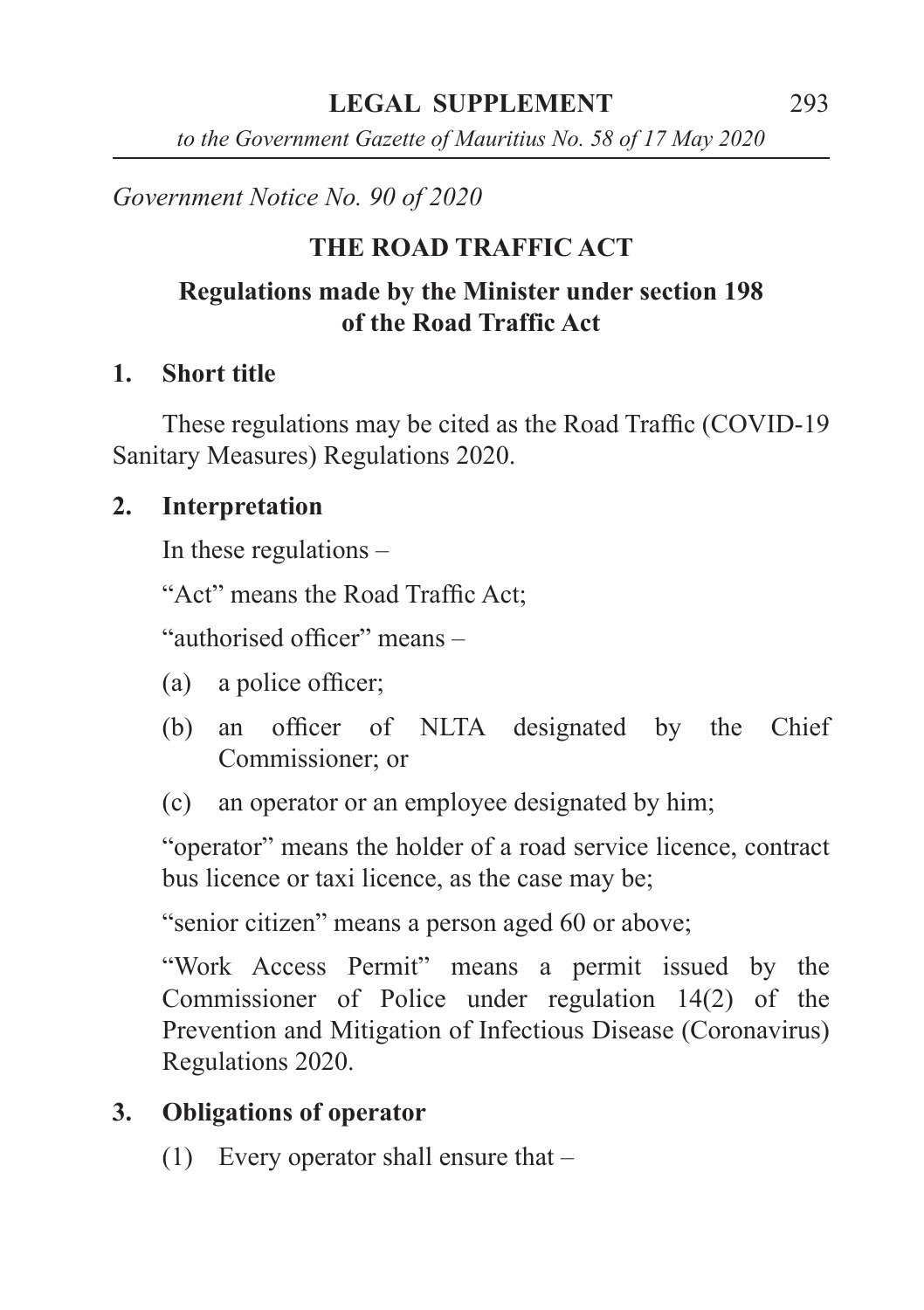- (a) every bus, contract bus or taxi he operates is properly cleaned on a daily basis prior to, and after, operation;
- (b) protective equipment is provided to personnel working on board every bus or contract bus he operates;
- (c) body temperature checks of his crews are carried out before they board any bus or contract bus; and
- (d) markings are put in place to clearly indicate physical distancing requirements on board every bus, contract bus or taxi.

(2) For the purpose of paragraph  $(1)(d)$ , the operator shall, in every bus, contract bus or taxi he operates, affix, in a conspicuous manner, a sticker, poster or notice on the seats which are not to be occupied by a passenger.

# **4. Conduct of passengers**

(1) Every person shall, whilst being at any bus stop, bus shelter, bus station or taxi stand –

- (a) wear a protective face mask; and
- (b) comply with crowd management and physical distancing requirements as an authorised officer may determine.
- (2) Every passenger in a bus shall
	- (a) wear a protective face mask; and
	- (b) comply with crowd management and physical distancing requirements as an authorised officer may determine.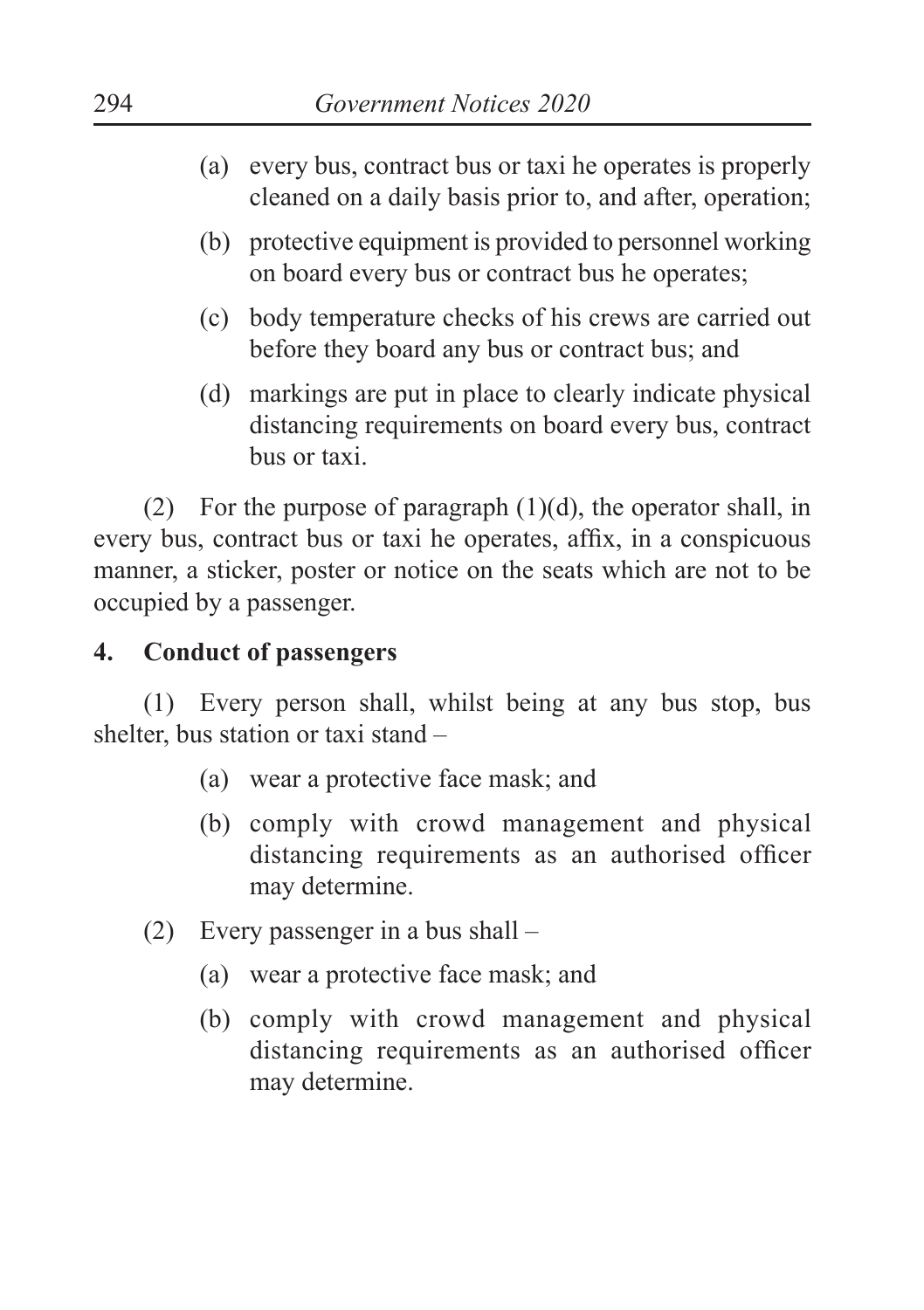(3) (a) Every passenger in a bus or contract bus shall occupy such seat as the bus conductor, contract bus driver, taxi driver or any other authorised person, as the case may be, may direct.

(b) No standing accommodation shall be allowed in a bus.

(4) (a) Subject to paragraph (b), a taxi shall, during a trip, not accommodate more than 3 passengers, with a maximum of 2 passengers at the rear seats.

(b) Paragraph (a) shall not apply to a 7-seater taxi where up to a maximum of 4 passengers may be accommodated during a trip.

(5) A passenger may be subject to a body temperature check before boarding a bus, contract bus or taxi.

### **5. Restrictions on travelling**

(1) No person, other than a person holding a Work Access Permit, shall travel in a bus during the peak hours of 6 a.m. to 10 a.m. and 2.30 p.m. to 7 p.m. on week days.

(2) (a) Subject to paragraph (b), a senior citizen shall be allowed to travel in a bus strictly on allocated days as specified in the Schedule.

(b) Paragraph (a) shall not apply to a senior citizen who holds a Work Access Permit and to a senior citizen who travels in a bus for the purpose of availing himself of medical treatment or procuring medicine.

(3) Notwithstanding this regulation, a person under the age of 18 shall not be allowed to travel in a bus, other than for the purpose of availing himself of medical treatment.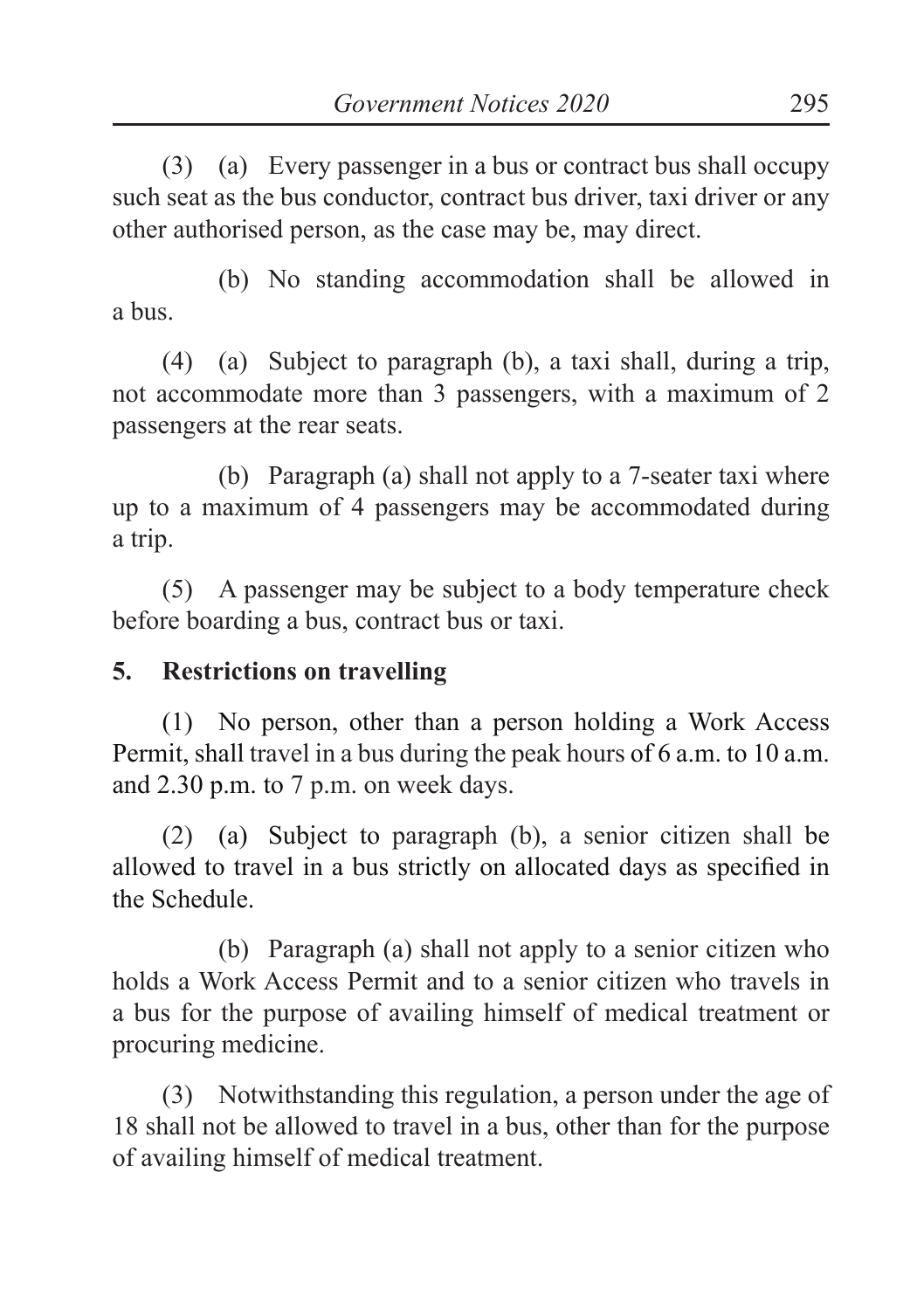#### **6. Operating hours of buses**

The operating hours of buses shall be such hours as may be approved by NLTA, with peak hours from 6 a.m. to 10 a.m. and from 2.30 p.m. to 7 p.m. or at such other time as NLTA may determine.

### **7. Powers of authorised officers**

Where an authorised officer has reasonable grounds to suspect that a person has committed or attempted to commit, or is committing or attempting to commit, an offence under these regulations, the authorised officer may –

- (a) prevent that person from boarding any bus, contract bus or taxi;
- (b) remove that person from any bus, contract bus or taxi;
- (c) request that person to provide his name and address.

### **8. Offences**

- (1) Any person who –
- (a) fails to wear a protective face mask at any bus stop, bus shelter, bus station or taxi stand, or on board any bus, contract bus or taxi;
- (b) fails to comply with crowd management and physical distancing requirements on board any bus, contract bus or taxi;
- (c) refuses to be subjected to a body temperature check before boarding any bus, contract bus or taxi;
- (d) removes, defaces, alters or otherwise interferes with any sticker, poster or notice which has been affixed in a bus, contract bus or taxi;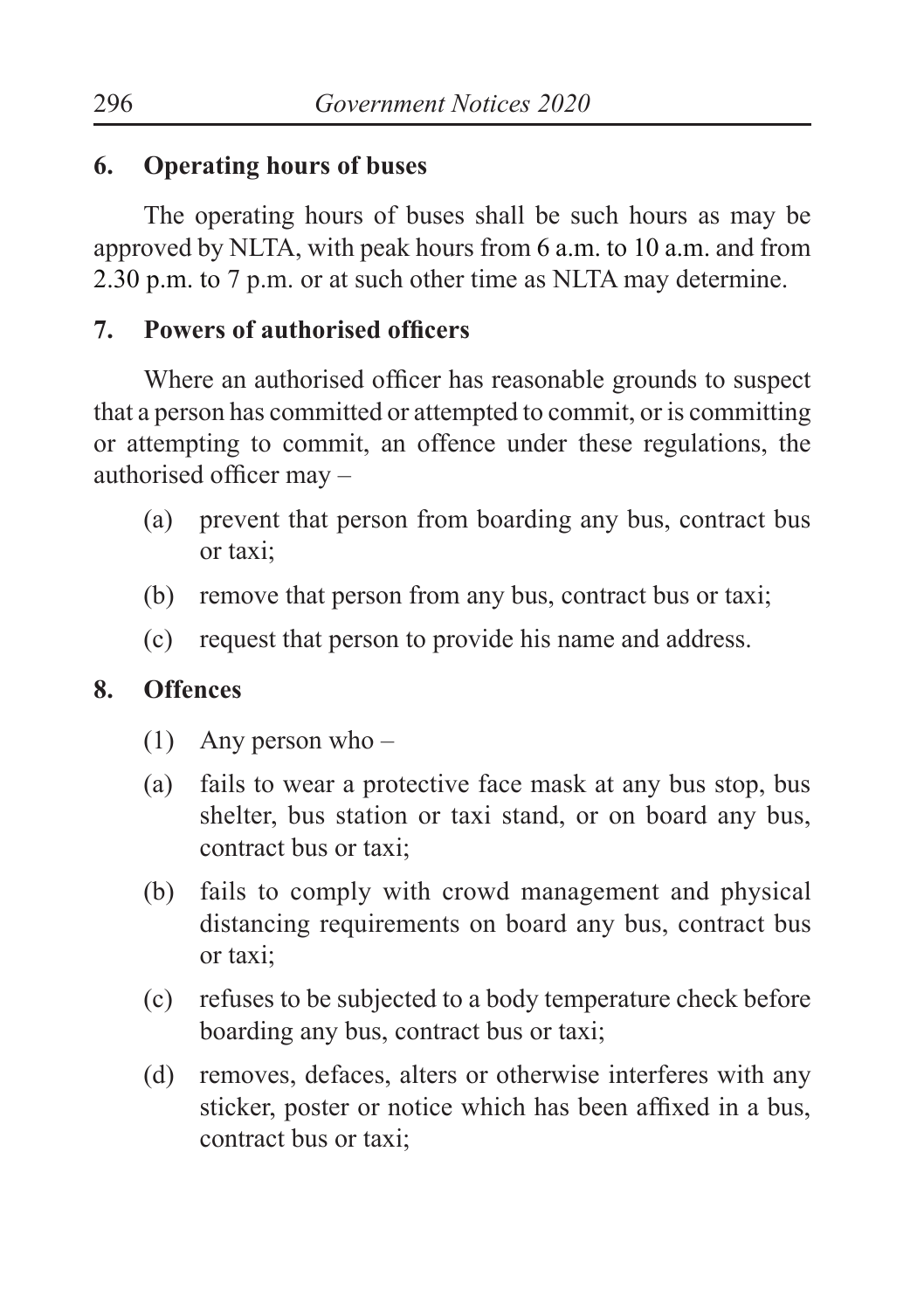- (e) threatens, molests, hinders or obstructs an authorised officer in the exercise of his powers under these regulations;
- (f) provides false or misleading information to an authorised officer;
- (g) fails to abide by such other sanitary requirements as an operator may determine on board any bus, contract bus or taxi;
- (h) otherwise contravenes these regulations,

shall commit an offence and shall, on conviction, be liable to a fine not exceeding 50,000 rupees and to imprisonment for a term not exceeding 2 years.

(2) Where all the seats designated for the carriage of passengers in a bus, contract bus or taxi are occupied and the bus conductor, contract bus driver or taxi driver, as the case may be, admits other passengers therein, the bus conductor, contract bus driver or taxi driver, as the case may be, shall commit an offence and shall, on conviction, be liable to a fine not exceeding 50,000 rupees.

**9.** These regulations shall come into operation on 16 May 2020.

Made by the Minister on 16 May 2020.